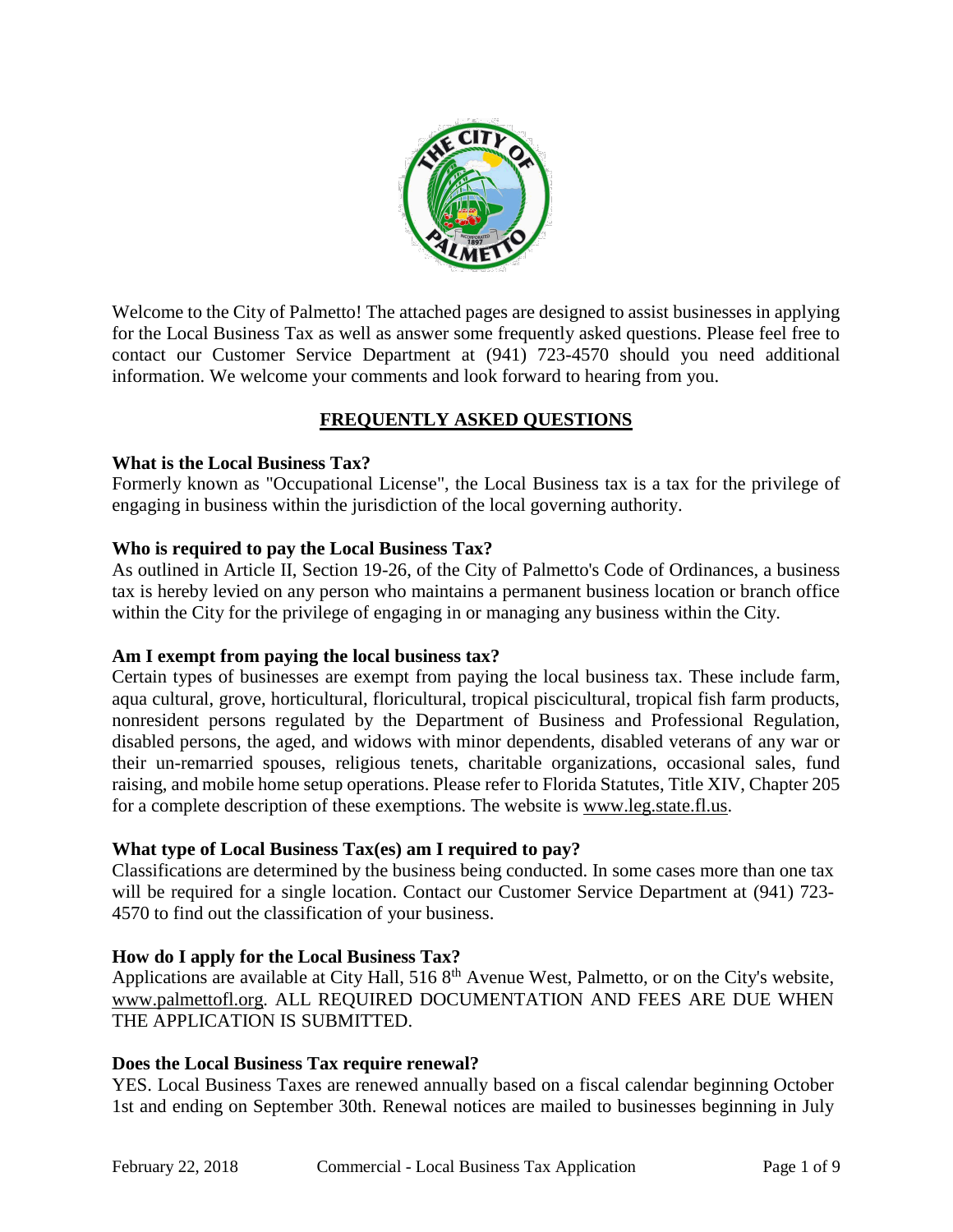and renewal fees must be received no later than September 30th to avoid penalties.

### **I am starting a business on April 1st. Do I have to pay the full year's tax?**

Any business obtaining a new license from April 1<sup>st</sup> through September 30th shall only pay one half (50%) the full tax for the year. You will be required to renew by October 1st of that year paying the full annual amount every year after.

#### **When will I receive my Local Business Tax Receipt?**

Once your application has been received, processing usually takes less than ten (10) business days. The business tax receipts are mailed directly to the business address or you can arrange to pick up the business tax receipt at City Hall.

#### **I am selling my business/transferring ownership. Is my license transferable?**

YES. There is a form you and the new owners will need to complete in addition to a \$5.00 transfer fee. You may obtain this form online at [www.palmettofl.org](http://www.palmettofl.org/) or at City Hall located at 516 8<sup>th</sup> Avenue West.

#### **I am moving my business to another location. Will I need a new local business tax receipt?**

YES. You will be required to fill out a new application, complete the transfer of location form, and have an inspection of the new site. There is a \$40.00 fee for the inspection and a \$5.00 fee for the transfer of the new business license tax. Forms are available online at [www.palmettofl.org](http://www.palmettofl.org/) or at City Hall located at 516 8<sup>th</sup> Avenue West.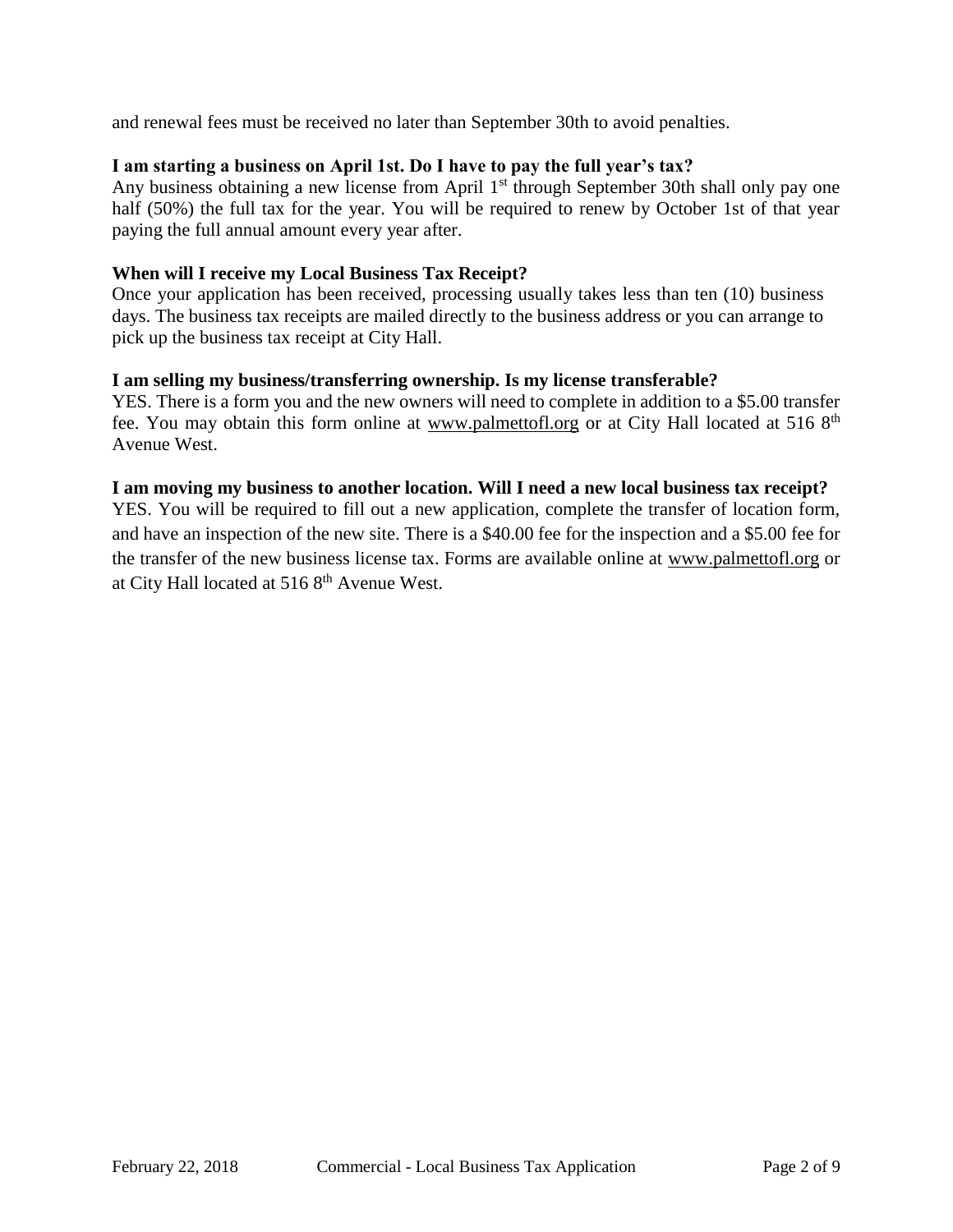# **LOCAL BUSINESS TAX RECEIPT PROCESS**

City of Palmetto -516 8th Avenue West

- 1. In order to obtain a Local Business Tax Receipt and to open a business within the incorporated areas of the City, applicants may pick up an application online at [www.palmettofl.org](http://www.palmettofl.org/) or at City Hall or Public Works.
- 2. Once the application is complete and all the fees are paid at City Hall, the application is forwarded to the Planning & Zoning department for their approval and signature.
- 3. The application is then submitted to the Building department to schedule needed inspections. The Building department will complete the inspections in conjunction with North River Fire department and sign off on the application.
- 4. Once the application has received approvals from the Planning department, Building department, and Fire department, the application will be forwarded to the City Clerk at City Hall for a final approval and signature.
- 5. The final application will then be scanned into the official record and marked as "Complete." The completed application will then be available to all involved departments.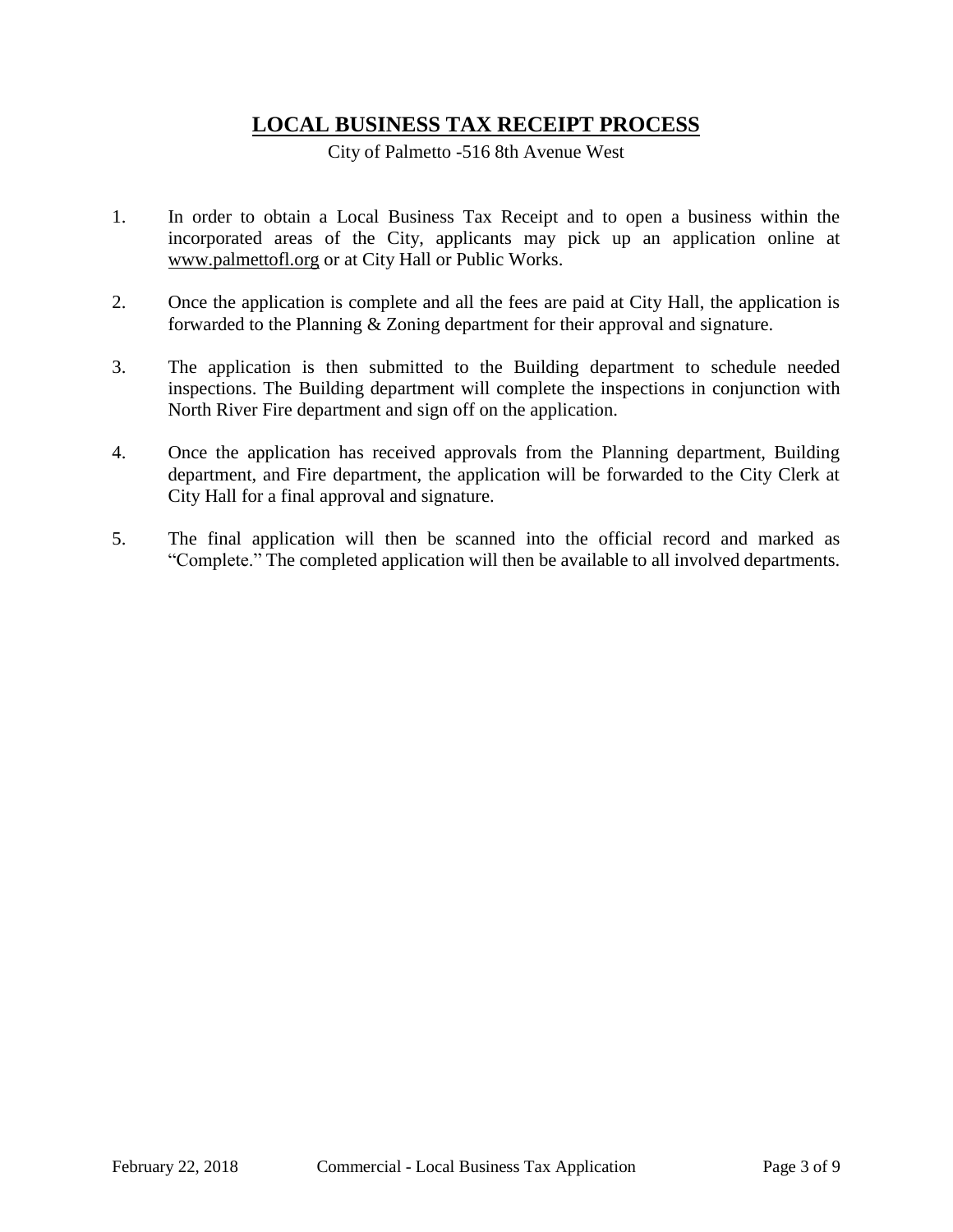# **APPLICATION FOR LOCAL BUSINESS TAX - COMMERCIAL**

516 8th Avenue West, Palmetto, FL 34221

## **TO BE COMPLETED BY APPLICANT: PLEASE PRINT CLEARLY**

| 1.<br><b>Business Name:</b>                                                                                                            |                                                                                         |                          |  |
|----------------------------------------------------------------------------------------------------------------------------------------|-----------------------------------------------------------------------------------------|--------------------------|--|
| 2. Business Owner's Name:                                                                                                              |                                                                                         | Phone #:                 |  |
| 3. Business Address:                                                                                                                   |                                                                                         |                          |  |
| 4. Business Phone:                                                                                                                     | Fax:                                                                                    |                          |  |
|                                                                                                                                        |                                                                                         |                          |  |
| City:<br><u> 1980 - Johann Barn, amerikansk politiker (d. 1980)</u>                                                                    | State:                                                                                  | Zip:                     |  |
|                                                                                                                                        |                                                                                         | Title:                   |  |
| Phone #:                                                                                                                               | Alternate #:                                                                            |                          |  |
| 7. Email:                                                                                                                              | Website:                                                                                |                          |  |
| 8. Emergency Contact(s)                                                                                                                |                                                                                         |                          |  |
|                                                                                                                                        |                                                                                         | Phone $\#$ :             |  |
|                                                                                                                                        |                                                                                         | Phone $\#$ :             |  |
| Name: 2008. 2008. 2010. 2010. 2010. 2010. 2010. 2010. 2010. 2010. 2010. 2010. 2010. 2010. 2010. 2010. 2010. 20                         |                                                                                         | Phone #: $\qquad \qquad$ |  |
| 9. Property Owner                                                                                                                      |                                                                                         |                          |  |
| (if different than above):                                                                                                             |                                                                                         | Phone #:                 |  |
| <b>10.</b> Driver's License # or ID information of applicant                                                                           |                                                                                         |                          |  |
| Type:                                                                                                                                  | $DL/ID$ #:                                                                              |                          |  |
| <b>11.</b> Business Type: Individual $\Box$ Partnership $\Box$ Corporation $\Box$ ID #: $\Box$                                         |                                                                                         |                          |  |
| If a partnership or corporation, list all names and addresses of all officers and directors<br>(Attach additional pages of necessary). |                                                                                         |                          |  |
| Name: $\frac{1}{\sqrt{1-\frac{1}{2}} \cdot \frac{1}{2}}$                                                                               |                                                                                         |                          |  |
| Name:                                                                                                                                  | Address:                                                                                | Position:                |  |
| 12. Tax ID #:                                                                                                                          |                                                                                         |                          |  |
| 13. Fictitious Name Registration Date:                                                                                                 |                                                                                         |                          |  |
| 14. Nature of Business -Provide a detailed explanation of the activities that will be<br>limited to the activities described herein.   | conducted. Attach additional pages of necessary. I acknowledge that my business will be |                          |  |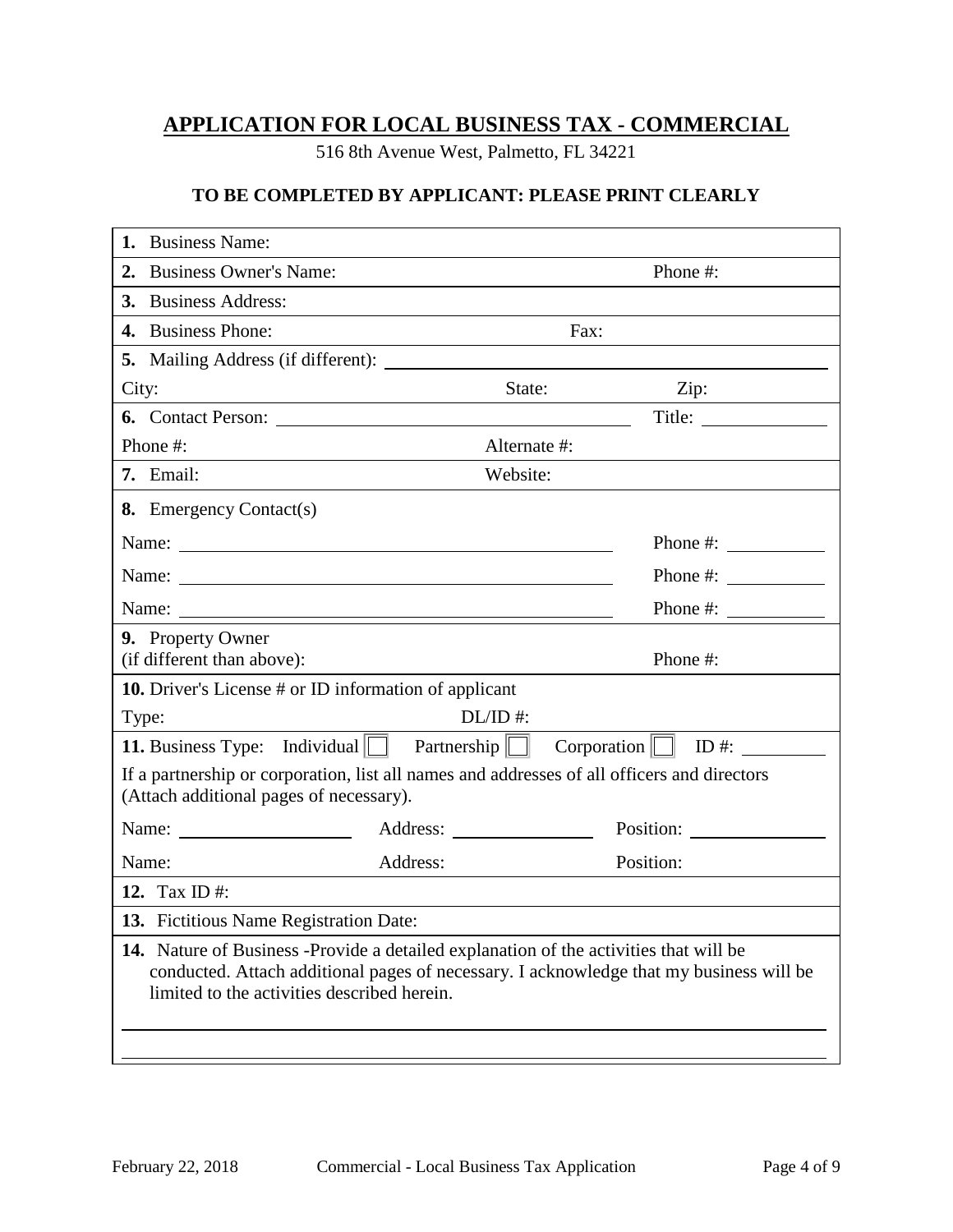## **PLEASE INCLUDE THE FOLLOWING IF APPLICABLE TO YOUR BUSINESS:**

| <b>Inventory Amount:</b>                                                                                      | Number of Seats:                  |  |  |
|---------------------------------------------------------------------------------------------------------------|-----------------------------------|--|--|
| Number of Rental Units:                                                                                       | Number of Coin Operated Machines: |  |  |
| <b>15.</b> Professional License Type (Please include copy with application)                                   |                                   |  |  |
| <b>16.</b> HRS Report (Applicable to daycare, preschool, etc. Please include copy with application)           |                                   |  |  |
| 17. Alcohol & Tobacco License (Applicable to restaurants, bars, etc. Please, include copy with<br>application |                                   |  |  |

### **SIGNATURES & CERTIFICATIONS**

| listed above, for the purpose of operating the above listed business. I certify that all<br>information supplied to the City of Palmetto on my application for Local Business Tax is true<br>and correct. I acknowledge the City of Palmetto's right to revoke my tax receipt and take any<br>other legal means necessary in accordance with Chapter 19, Article II of the Code of<br>Ordinances, City of Palmetto, Florida. I understand the issuance of a business license tax<br>receipt does not constitute proof of compliance with other City, County, State, and Federal<br>regulations. |      |  |  |
|-------------------------------------------------------------------------------------------------------------------------------------------------------------------------------------------------------------------------------------------------------------------------------------------------------------------------------------------------------------------------------------------------------------------------------------------------------------------------------------------------------------------------------------------------------------------------------------------------|------|--|--|
|                                                                                                                                                                                                                                                                                                                                                                                                                                                                                                                                                                                                 |      |  |  |
|                                                                                                                                                                                                                                                                                                                                                                                                                                                                                                                                                                                                 |      |  |  |
| Subscribed before me this $\frac{day \text{ of } , 20}{\Box}$ , personally known to me or $\Box$ produced<br>identification and did not take an oath.                                                                                                                                                                                                                                                                                                                                                                                                                                           |      |  |  |
| Notary Public Notary Public                                                                                                                                                                                                                                                                                                                                                                                                                                                                                                                                                                     | Seal |  |  |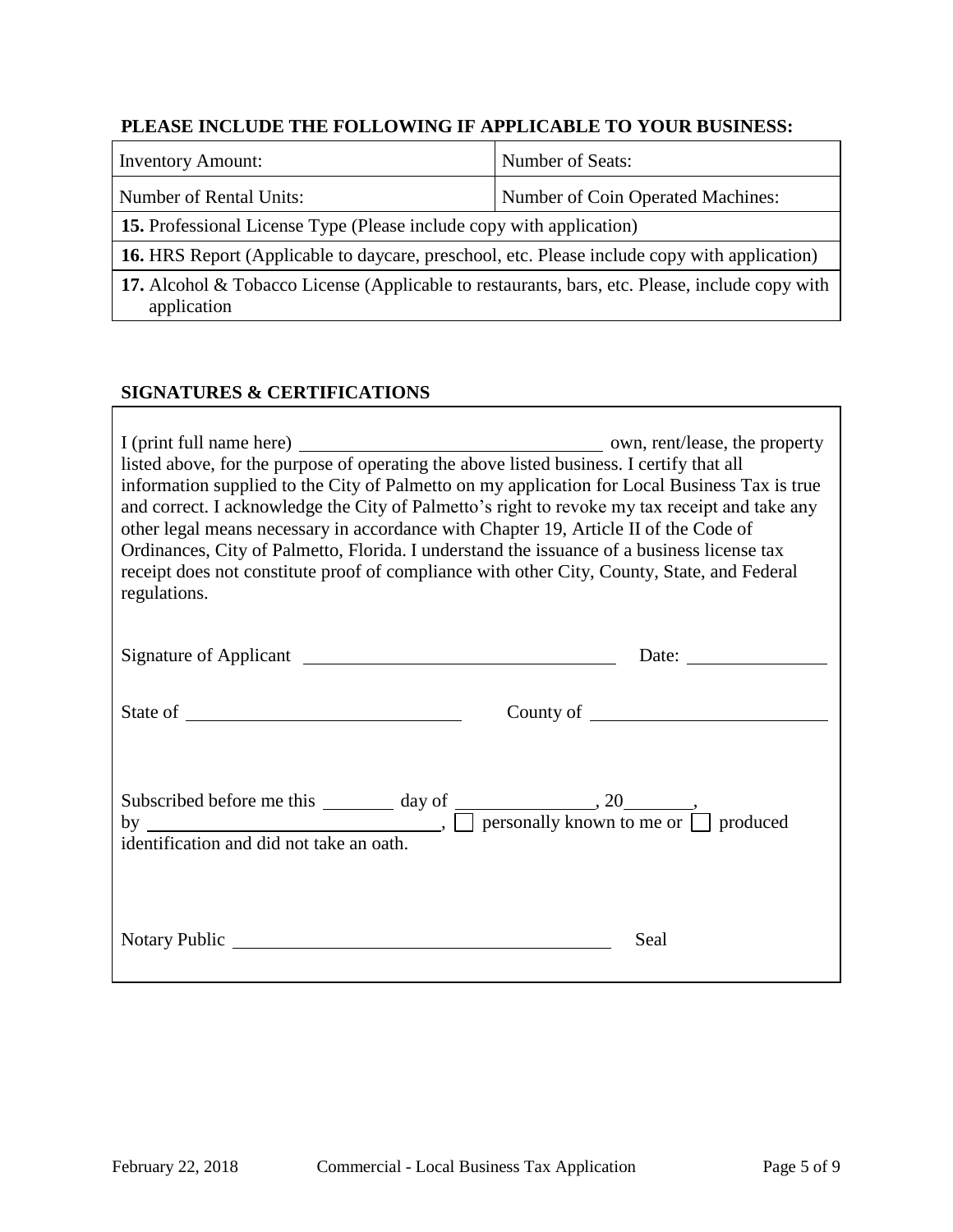# **MERCHANT INVENTORY VALUE AFFIDAVIT**

516 8th Ave W, Palmetto FL 34221

### **PLEASE NOTE: THIS FORM SHOULD ONLY BE FILLED OUT FOR BUSINESSES THAT STOCK INVENTORY.**

By my signature below, I, (print full name here) \_\_\_\_\_\_\_\_\_\_\_\_\_\_\_\_\_\_\_\_\_\_\_\_\_\_\_\_\_\_\_, affirm that to the best of my knowledge, the value of the stock of merchandise on hand at the business known as (print business name here) , is within the indicated amount below.

| <b>Inventory Value</b> |                                | Fee      |
|------------------------|--------------------------------|----------|
|                        | $\Box$ Stock up to \$10,000.00 | \$78.00  |
|                        | Over \$10,000.00               | \$156.00 |

### **SIGNATURES & CERTIFICATIONS**

| Signature <u>superior and the set of the set of the set of the set of the set of the set of the set of the set of the set of the set of the set of the set of the set of the set of the set of the set of the set of the set of </u> | Date:     |
|--------------------------------------------------------------------------------------------------------------------------------------------------------------------------------------------------------------------------------------|-----------|
|                                                                                                                                                                                                                                      | County of |
| Subscribed before me this $\frac{day \text{ of}}{my}$ and $\frac{dy}{dy}$ mersonally known to me or $\Box$ produced<br>identification and did not take an oath.                                                                      |           |
| Notary Public                                                                                                                                                                                                                        | Seal      |

٦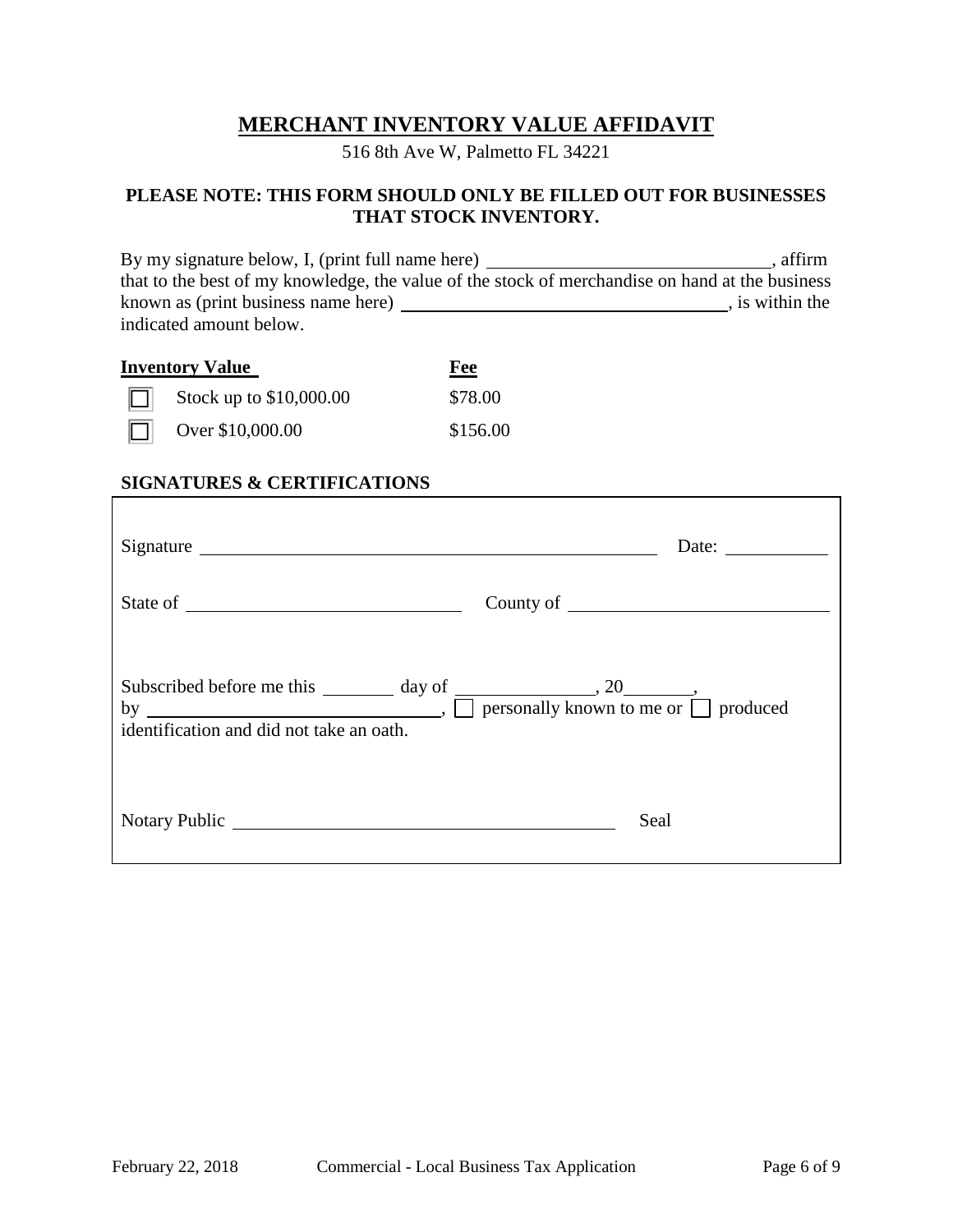# **EMERGENCY AFTER-HOURS CONTACTS FOR CITY OF PALMETTO POLICE DEPARTMENT**

1115 10th St W, Palmetto, FL 34221 (941) 721-2000

| Business Name: Name and Solid Research Contract Contract of the Solid Research Contract Contract Contract Contract Contract Contract Contract Contract Contract Contract Contract Contract Contract Contract Contract Contract       |  |
|--------------------------------------------------------------------------------------------------------------------------------------------------------------------------------------------------------------------------------------|--|
|                                                                                                                                                                                                                                      |  |
| Business Phone:                                                                                                                                                                                                                      |  |
| Business Email: <u>and a series of the series of the series of the series of the series of the series of the series of the series of the series of the series of the series of the series of the series of the series of the ser</u> |  |
|                                                                                                                                                                                                                                      |  |
| <b>Emergency Contact(s):</b>                                                                                                                                                                                                         |  |
|                                                                                                                                                                                                                                      |  |
|                                                                                                                                                                                                                                      |  |
| Name: Name                                                                                                                                                                                                                           |  |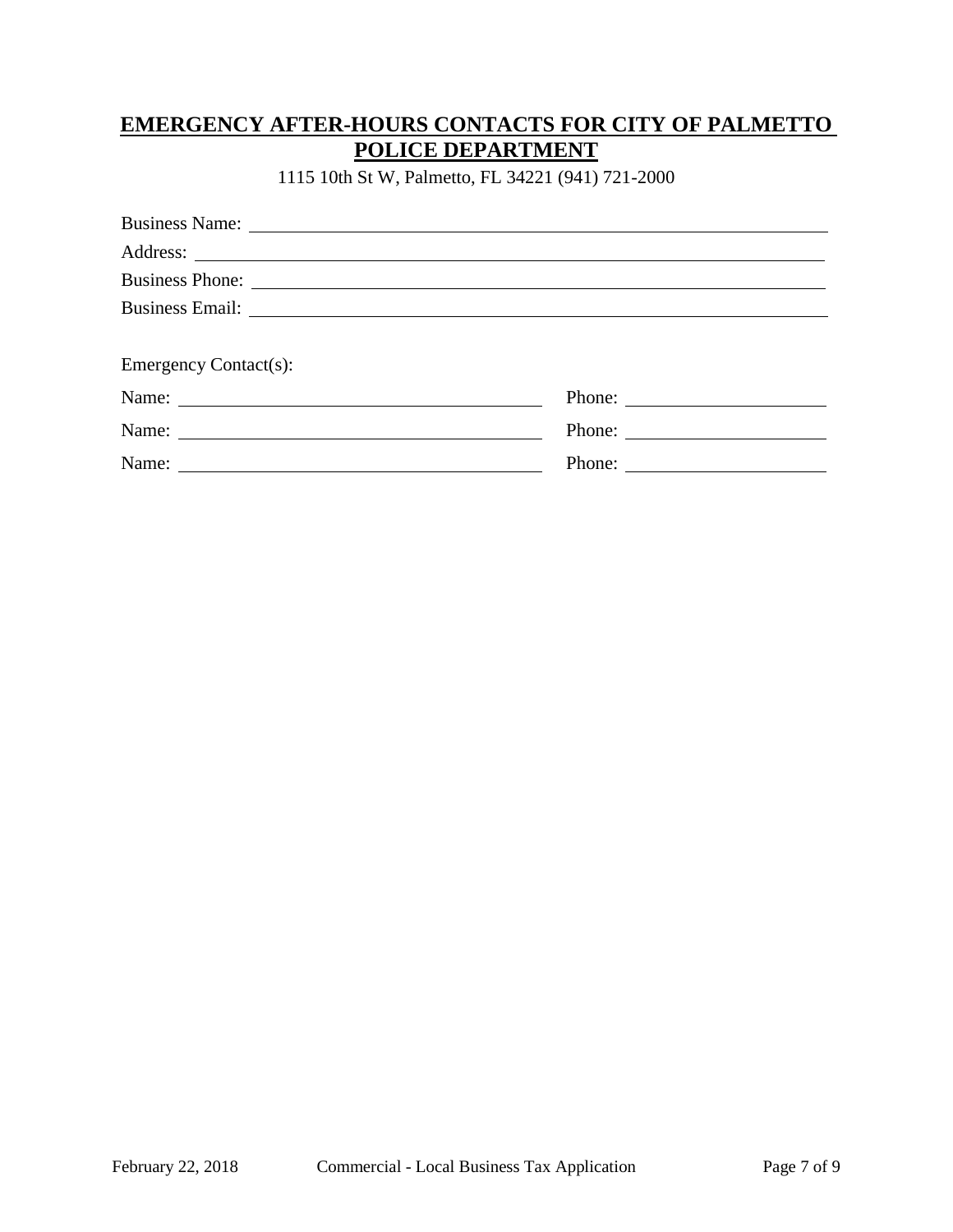# **APPLICATION FOR LOCAL BUSINESS TAX – COMMERCIAL**

516 8th Avenue West, Palmetto, FL 34221

# **TO BE COMPLETED BY THE CITY OF PALMETTO**

| License #:                                  | Location Code: |            | License Type: |
|---------------------------------------------|----------------|------------|---------------|
| <b>Business Name:</b>                       |                |            | Date:         |
| Application received by:                    |                |            |               |
| <b>Location Address:</b>                    |                |            |               |
| <b>Mailing Address:</b>                     |                |            |               |
|                                             |                |            |               |
| Fee Due (Application + Inspection Fee): $\$ |                | Date Paid: |               |
|                                             |                |            |               |
| Inspection Dates / Notes:                   |                |            |               |
|                                             |                |            |               |

### **APPROVALS:**

| <b>Building Dept.:</b> Received by: | Date: |
|-------------------------------------|-------|
| <b>Building Approval:</b>           | Date: |
| <b>Electrical Approval:</b>         | Date: |
| <b>Mechanical Approval:</b>         | Date: |
| Plumbing Approval:                  | Date: |
| Final Inspection Completed:         | Date: |

| <b>Planning &amp; Zoning:</b> Received by: |                              | Date: |
|--------------------------------------------|------------------------------|-------|
| Approval:                                  |                              | Date: |
| Zoning:                                    | <b>Future Land Use Code:</b> |       |

| <b>Fire Department:</b> Received by: | Date: |
|--------------------------------------|-------|
| Approval:                            | Date: |

| <b>City Clerk's Office: Received by:</b> | Date: |
|------------------------------------------|-------|
| Approval:                                | Date: |